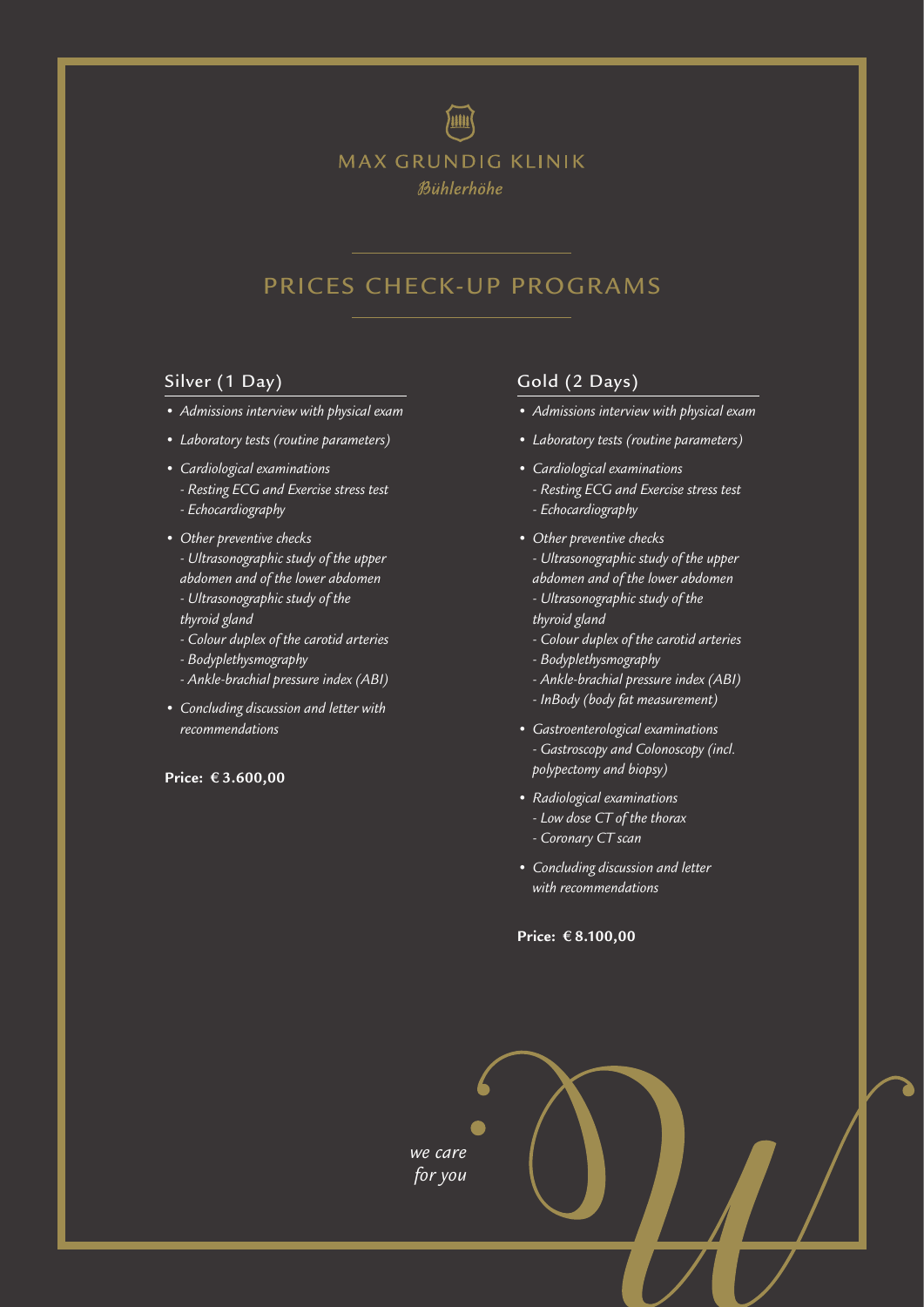

**MAX GRUNDIG KLINIK** Bühlerhöhe

### PRICES CHECK-UP PROGRAMS

#### Platinum (3 Days)

- *Admissions interview with physical exam*
- *Laboratory tests (routine parameters and external parameters; price varies depending on the requested parameters)*
- *Cardiological examinations* 
	- *Resting ECG and Exercise stress test*
	- *Echocardiography*
	- *long term measurements*
- *Other preventive checks*
	- *Ultrasonographic study of the upper abdomen and of the lower abdomen*
	- *Ultrasonographic study of the thyroid gland*
	- *Colour duplex of the carotid arteries*
	- *Bodyplethysmography*
	- *Ankle-brachial pressure index (ABI)*
	- *InBody (body fat measurement)*
	- *Mammasonography and Mammography*
- *Gastroenterological examinations* 
	- *Gastroscopy and Colonoscopy (incl. polypectomy and biopsy)*
	- *Proctoscopy with ligation and sclerotization*
- *Radiological examinations* 
	- *Low dose CT of the thorax*
	- *Coronary CT scan*
	- *MRI exam (price varies depending on the requested MRI exam)*
- *Other consiliary services provided by our leading physicians - General urological early detection exam*
	- *Gynaecological check-up (including cytology)*
	- *Orthopedic check-up (ca. 30 minutes)*
- *• Concluding discussion and letter with recommendations*

**Price: € 13.100,00**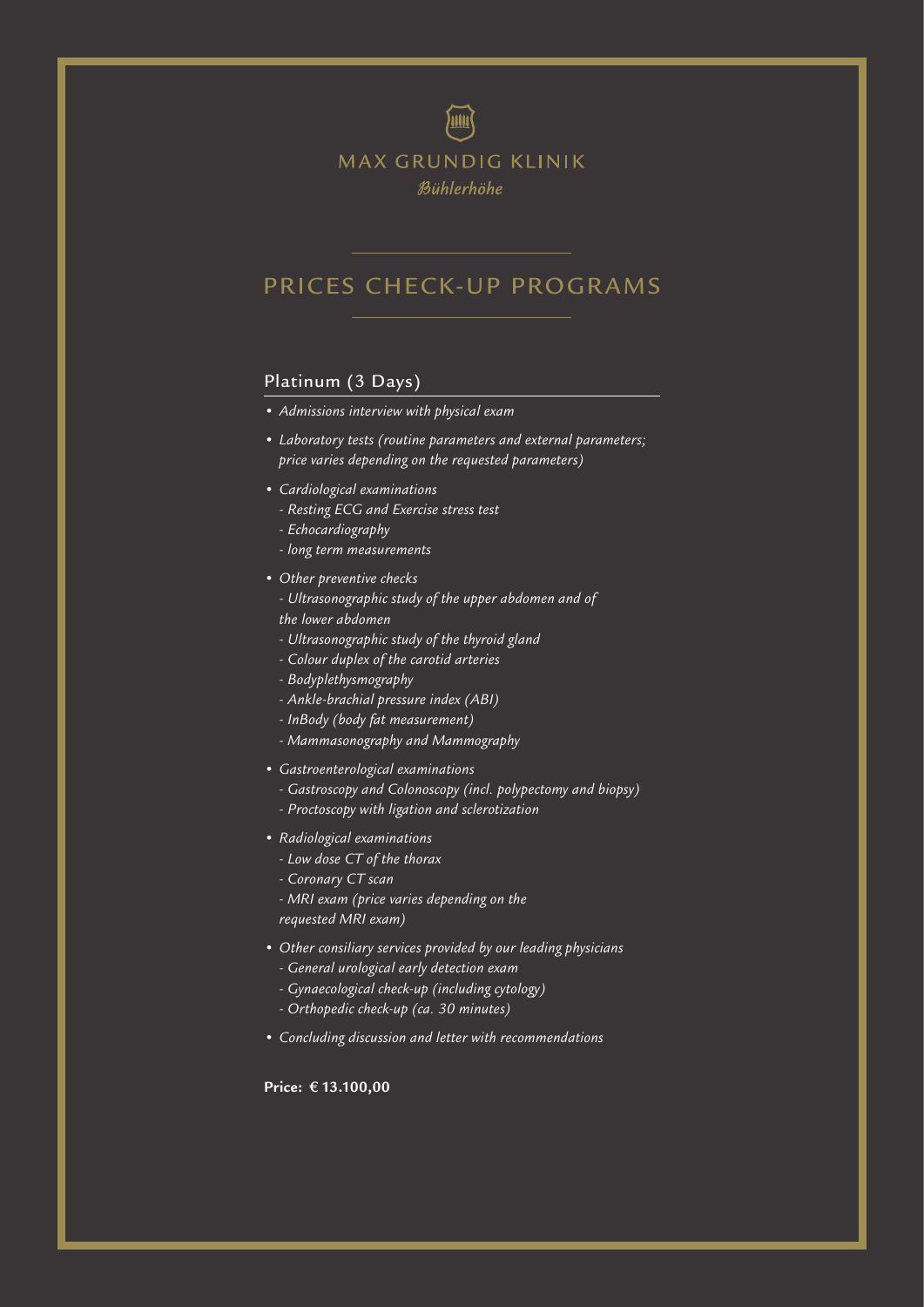## **THE** MAX GRUNDIG KLINIK Bühlerhöhe

## ACCOMMODATION PRICE LIST

#### In-Patient Treatment\* (including full board & nurses' care)

| Acute                                                                    | $\epsilon$ 725,00 |
|--------------------------------------------------------------------------|-------------------|
| $\overline{\phantom{\cdot}}$ Rehabilitation $\overline{\phantom{\cdot}}$ | € 400,00          |
| Psychosomatics                                                           | € 500,00          |

### Check-up Prices\*

| Accommodation with breakfast       |  |  | € 250,00          |
|------------------------------------|--|--|-------------------|
| Accommodation with full board      |  |  | $\epsilon$ 330.00 |
| $\sim$ $\sim$ $\sim$ $\sim$ $\sim$ |  |  |                   |

*\*All prices are valid per person and per night for accommodation in a single room*

| Elective benefit for other room options (per day) |                  |  |
|---------------------------------------------------|------------------|--|
| Large single room                                 | $\epsilon$ 90,00 |  |
| Double room for single use                        | € 150,00         |  |
| Junior Suite                                      | € 675,00         |  |
| Small Max Grundig Suite                           | € 875,00         |  |
| Large Max Grundig Suite                           | € 1.950,00       |  |

#### Prices for accompanying persons\*

| Accompanying person in the same room   | € 120.00 |
|----------------------------------------|----------|
| Single room                            | € 250.00 |
| Double room for single use             | € 330.00 |
| Double room when occupied by 2 persons | € 185.00 |

*\*Prices for accompanying persons are valid per person and per night and include breakfast; for full board we charge € 80,00 extra per person and per night.* 

> *we care for you*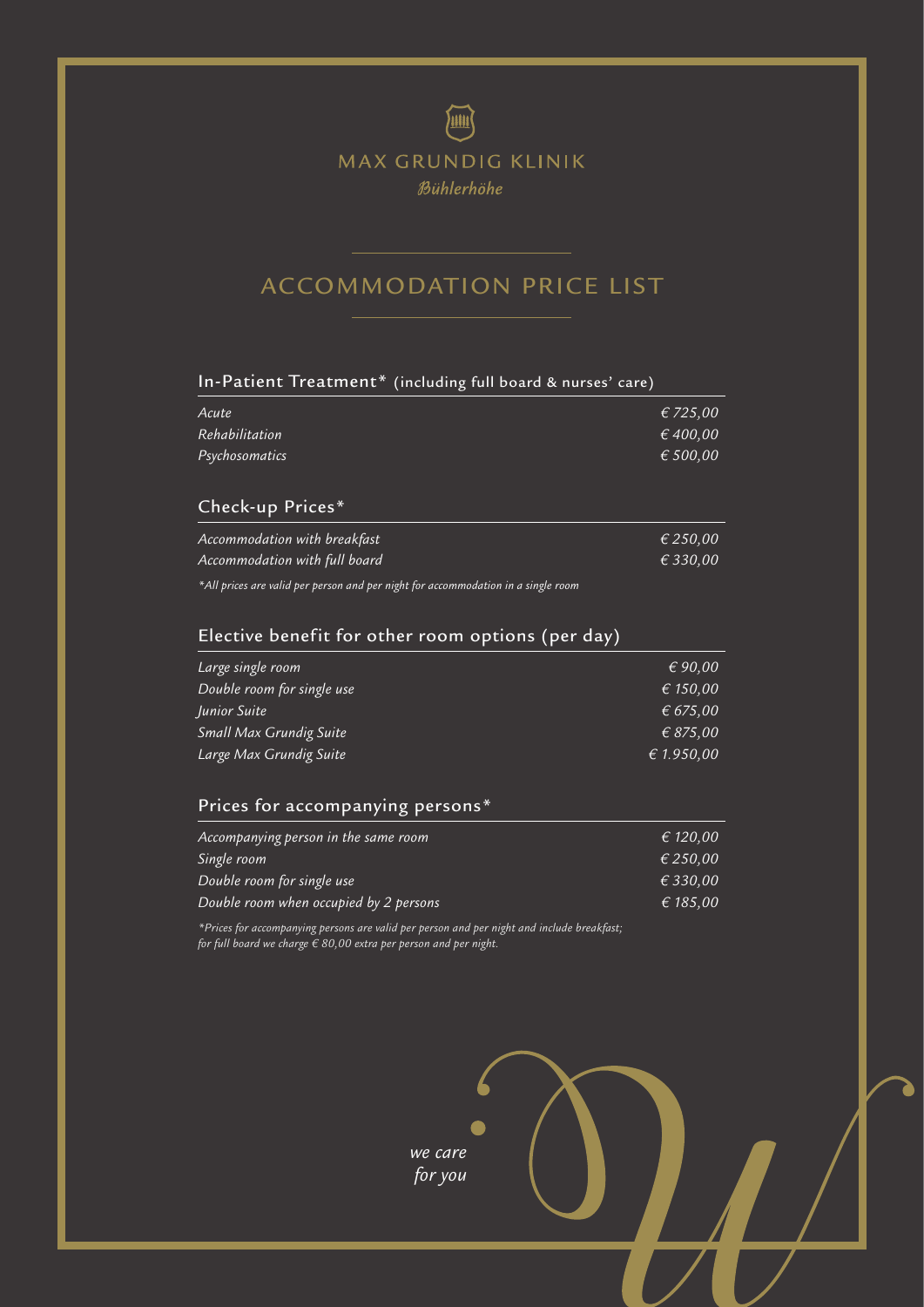画 MAX GRUNDIG KLINIK

Bühlerhöhe

## ADDITIONAL SERVICES PRICE LIST

### Radiology

| Selected examinations:                                   |            |
|----------------------------------------------------------|------------|
| MRI Head with contrast agent                             | € 1.768,00 |
| MRI Abdomen with contrast agent                          | € 1.768,00 |
| <b>MRI</b> Spine non-contrast                            | € 2.949,00 |
| MRI cervical/lumbar spine or thoracic spine non-contrast | € 1.608,00 |
| CT Thorax non-contrast                                   | €909,00    |
| $CT \overline{\text{sinus}}$                             | € 821,00   |
| CT Abdomen with contrast agent                           | € 1.242,00 |
| Mammography both sides                                   | € 288,00   |
| <i>Osteodensitometry</i>                                 | € 87,00    |
| X-ray pelvis                                             | € 96,00    |
| X-ray Thorax                                             | € 144,00   |

### Other consiliary services

Selected examinations:

| Orthopedic Check-up ca. 30 Min.          | € 360,00   |
|------------------------------------------|------------|
| Gynaecological Check-up (incl. cytology) | € 555,00   |
| Urological Early Detection Exam          | € 433,00   |
| Neurological Consultation                | € 396,00   |
| Pneumatological Check-up                 | € 1.166,00 |
| <b>Oncological Consultation</b>          | € 777,00   |

*we care for you*